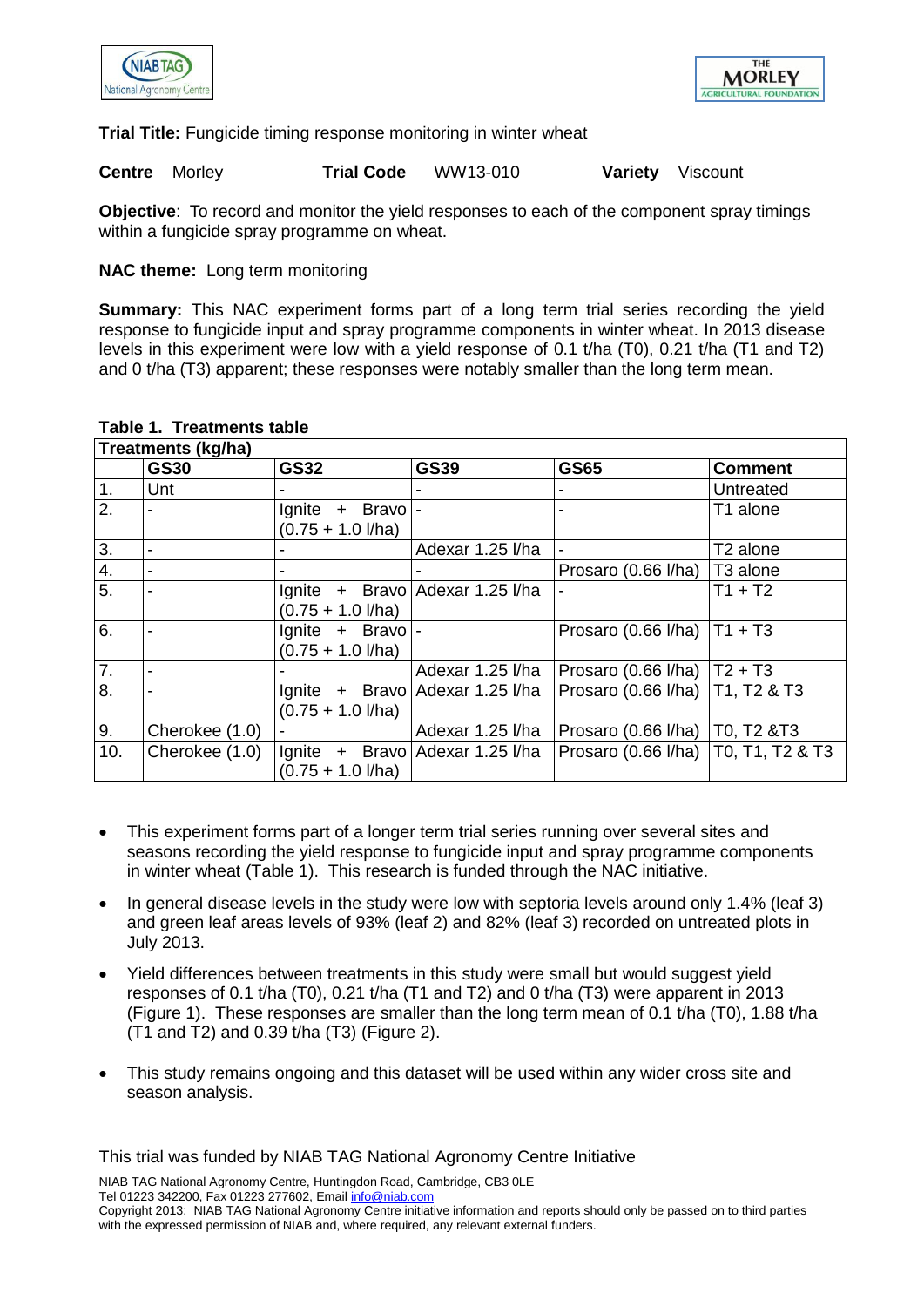



## **Figure 1**. The effect of fungicide programme and spray components on yield (t/ha)



## **Figure 2**. Long term fungicide response data from Morley (t/ha).



© Copyright text

#### This trial was funded by NIAB TAG National Agronomy Centre Initiative

NIAB TAG National Agronomy Centre, Huntingdon Road, Cambridge, CB3 0LE Tel 01223 342200, Fax 01223 277602, Email info@niab.com

Copyright 2013: NIAB TAG National Agronomy Centre initiative information and reports should only be passed on to third parties with the expressed permission of NIAB and, where required, any relevant external funders.